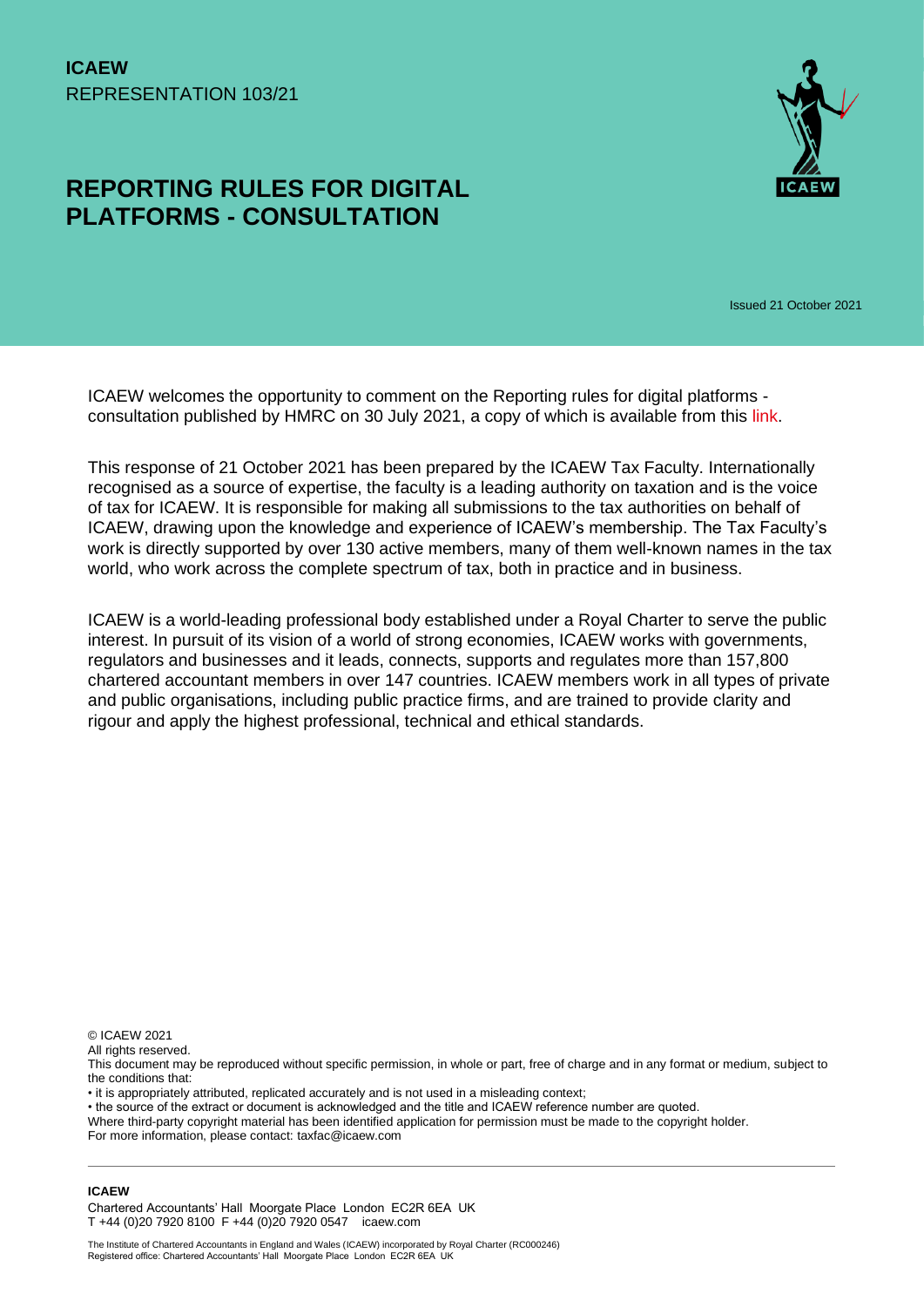# **KEY POINTS**

- 1. This consultation process further highlights the benefit of introducing a new single tax identification number for all taxpayers, as mentioned in HMRC's tax administration framework consultation. While such a system is unlikely to be in place for the start of the proposed reporting rules for digital platforms, work should begin now to ensure that it can be introduced as soon as possible, especially as some of the individual sellers operating through UK based platforms will not already have a UK tax identification number.
- 2. We note the limitations highlighted in the consultation document that information being shared will help sellers to prepare their tax filings. As information does not need to be shared with them by platform operators until the deadline for preparing their relevant tax returns (31 January), this will be too late to check this against their tax returns for income from1 January to the end of the tax year. We reiterate the point we have made in other consultation responses that having a 5 April year end in the UK exacerbates these issues and this would partly be mitigated by moving to a 31 December tax year end. Making this change to the tax year would also mean that HMRC is better able to compare the data reported to it to taxpayers' filings and identify cases for investigation.
- 3. In view of the potential impact on relatively small platform operators, we recommend that the exclusion for platforms generating less than 1m euros of sales per year is increased to 5m euros. This should take out of scope the vast majority of platforms that breach the 1m euro limit through dealing with a large number of smaller value individual transactions.
- 4. We also recommend that there is an exemption introduced for reporting on sellers whose total sales on the platform concerned for the year do not exceed the combined thresholds of 100 transactions and 10,000 euros.
- 5. While the proposed regime will help to make data more readily available to sellers and tax authorities alike, we are concerned that the timing of that data may not be entirely compatible with helping either party to manage their respective responsibilities under the tax systems in which they operate.
- 6. For example, sales income is often received at a different time to when the goods are delivered or the relevant service is performed. Similarly, returns and refunds can be commonplace, especially in the retail sector. This means that there may be mismatches across different quarters or even different tax years which could cause tax authorities to raise unnecessary enquiries when the information they receive does not match up with that reported in sellers' tax returns. Any users of this information will need to accept its inherent limitations. Mistakes may also arise where an individual seller is resident in one territory but a platform operator shares information about the seller with a different territory because this is the location of the seller's primary address.
- 7. Some assistance could be given to UK resident sellers by stipulating certain categorisation of the information provided by them to platform operators. For example, splitting out rental income into the different territories in which the relevant properties are located and also between furnished holiday letting and other UK properties would help them to categorise their income correctly in their UK tax returns and determine in which other territories they need to make tax filings. The exact nature of information to be provided both to sellers and to tax authorities must be determined as soon as possible so that platform operators have enough time to put in place the procedures and processes that they will need to comply with the new regime.
- 8. Having said that, we are concerned overall that a burden is being placed on platform operators that they are unlikely to be qualified to deal with. For example, asking operators to determine the residence status of sellers or providing sellers with guidance on their tax obligations will inevitably lead to mistakes and misleading information being given. HMRC must take primary responsibility for management of the UK taxation system and not rely on unqualified third parties to do this for them.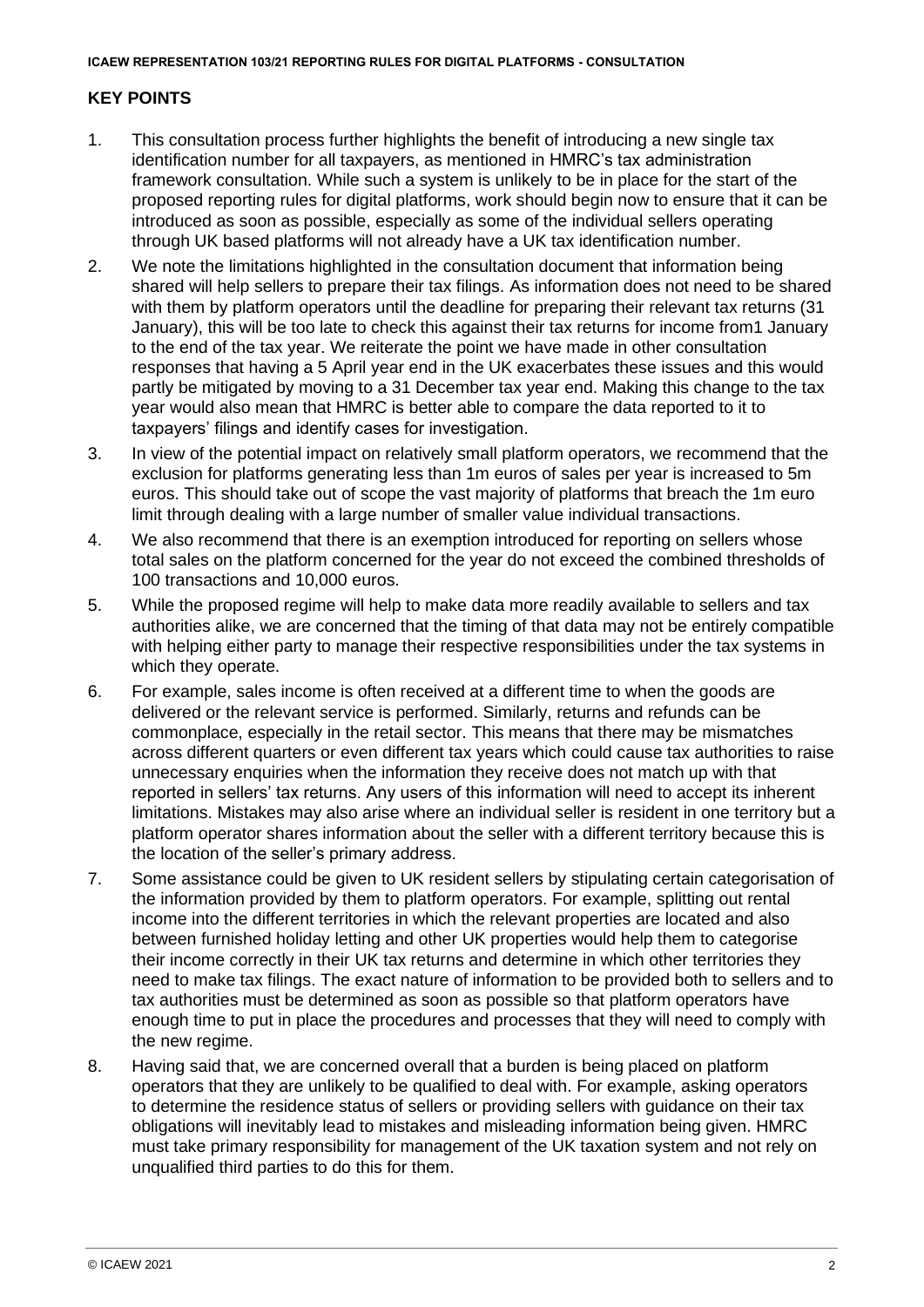#### **ANSWERS TO SPECIFIC QUESTIONS**

#### **Chapter 2 (Scope)**

#### *Question 1*

#### *Do you agree with the government's proposals on excluding certain platform operators? Please indicate whether you think platforms would make use of the exclusions in practice and what factors might influence these decisions.*

- 9. We support the government's proposal to adopt all three of the proposed optional categories of Excluded Platform Operator.
- 10. We also agree that allowing some flexibility, so that platform operators falling within the 1 million-euro exclusion category can choose to opt in to the model rules, will be useful, particularly in the example given where the platform expects its business to grow rapidly.
- 11. Some sellers may find it useful to have an 'HMRC ready' checklist of the income their activity has generated through the platform in a year. This could provide a cross reference for the business owner checking the income they have reported for the year. For a platform which offers information 'fit for submitting to the revenue authorities', there is clearly a marketing opportunity by the platform having already submitted the necessary information to HMRC.
- 12. As this market matures, smaller platforms may be bought by larger entities. Having a customer information base already verified with the tax authorities and established along the lines suggested could make the sale process and information transfer more straightforward. Indeed, it could also enhance the sales value of the target platform.
- 13. Regarding the consideration limit itself, we note that 'Total payments (consideration) in the previous year are less than 1 million euros' is not itself indicative of high profits. The amount of information and need to standardise and report what is likely to be a vast quantity of data will impose a considerable burden on what could be a relatively small platform. Platforms operating on a low profit margin will have to process a very large number of small transactions just to cover operating costs and this will result in a disproportionate burden falling on them in relation to seller validation, data collection and processing by the platform operator, large data transfers to the local tax jurisdiction, and for HMRC, large numbers of sellers' data to process and cross check. An excess of data can be a hindrance for the authorities, as well as a help. We, therefore, recommend that the limit is increased to 5 million euros, at least initially, if this is compatible with the government's desire to stay as closely aligned to the OECD model rules as possible.
- 14. We note that the EUR 1 million limit itself is specified in the OECD paper 'Model rules for reporting by platform operators with respect to sellers in the sharing and gig economy'. We suggest an equivalent limit in £ sterling might be preferable to avoid platform operators facilitating sales primarily in sterling from having to determine whether a euro based threshold has been met. Consideration should also be given to ensuring reporting is required where payment is made in cryptocurrency.
- 15. Although the three optional categories of Excluded Platform Operators (EPO) are explained very clearly and succinctly in para 2.6, there are some concerns over how the definitions would be applied:
- 16. Total payments. It has become common for customers to buy a service, good or a delivery (of food for example), or to rent a property, but then cancel it before the transaction is fulfilled. A deposit or even the full sum may be paid at the time of the booking, with a full or part refund following cancellation. Many platforms also process transactions on sale or return, so a customer might buy three garments to try on at home and then return two. We are, therefore, keen to ensure that the definition of sales in a particular year relates to actual net sales made after any returns or refunds have been added back.
- 17. We do agree with minimising the administrative burden of operating the tax system wherever possible and the exemptions might create their own considerable administrative challenge which may be disproportionate to the benefit.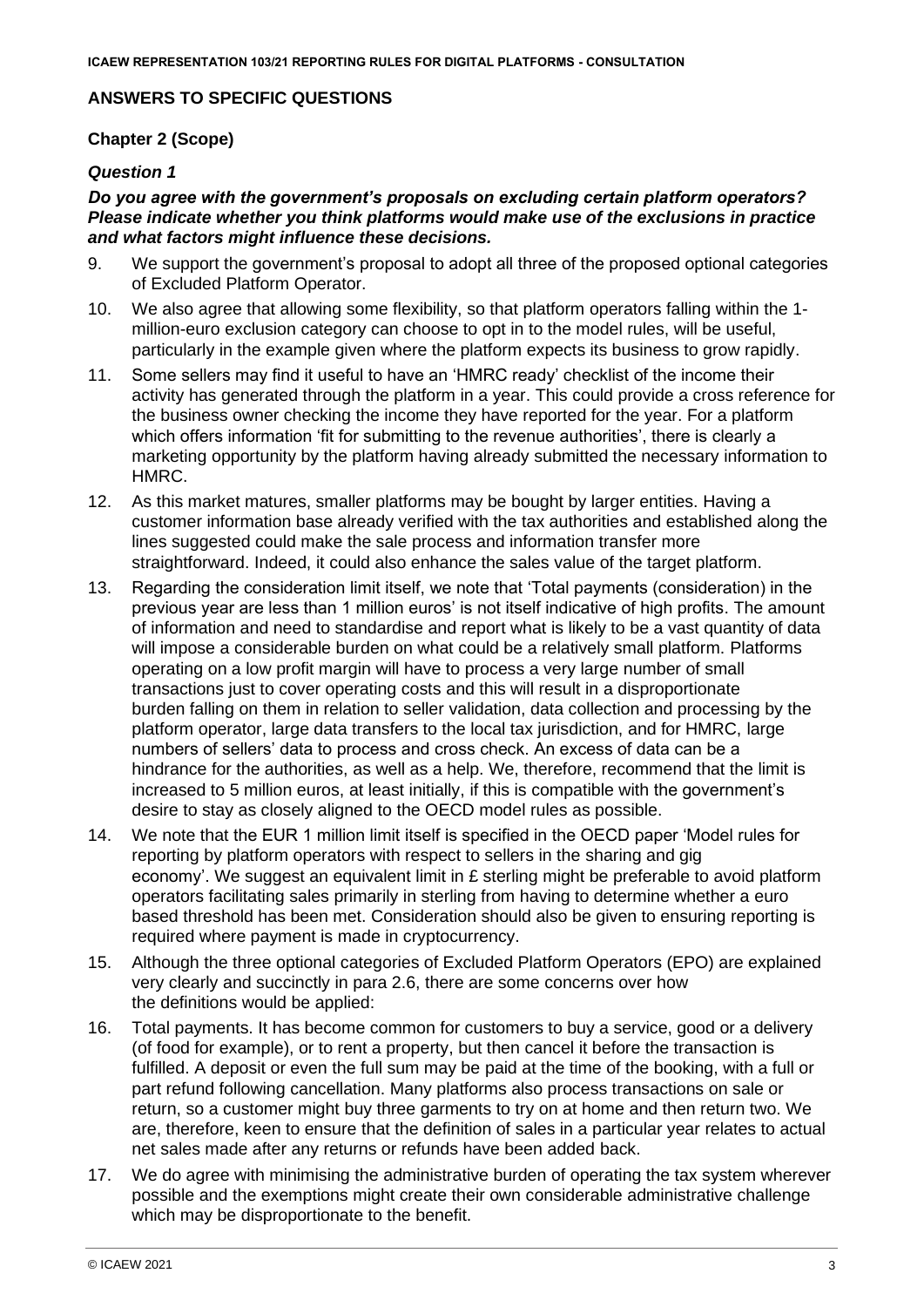#### *Are the definitions on the scope of the model rules sufficiently clear? Are there scenarios not anticipated by the rules where guidance is needed?*

- 18. The wording used for the definitions on the scope of the rules is clear.
- 19. Paras 2.16 and 2.17 deal with different types of consideration and also the occasions where payment may not be sufficiently clear.
- 20. However, the practical application of the wording may be more problematic. The entrepreneurial and rapidly developing nature of platforms means that will be scenarios in which it is not clear whether a platform has intermediated between the seller and buyer, or simply provided a referral or connection.
- 21. For example, a product designer may tender for work being marketed through a platform. Having successfully provided the designs covered in the brief, the client wants the same designer to provide a similar set of designs for a further product in the range. Clearly there will be signed contracts to cover follow on work, but these may or may not have to be reported by the platform.
- 22. Alternatively, there may be scenarios in which a platform provides an introduction between a buyer and seller, and also provides ongoing services such as project tracking, document repositories
- 23. We therefore believe that it would be helpful to include provision that:
	- transactions are out of scope where a contract is concluded between a buyer and seller:
		- That does not include the platform as a party or third party
		- Is not signed on terms and conditions provided by the platform
		- Does not require payment to be made between buyer and seller through the platform
	- where the transaction does not result in a named seller or sellers contracting with the buyer, this is out of scope for the proposed rules. For example, this would be relevant in the case of transport companies who may rely on the gig economy to engage delivery drivers, but where those delivery drivers do not have any contractual obligations to the seller.
- 24. There will also need to be clarity about when a sale must be reported. Holiday lets are traditionally booked months in advance on a no fee/ reduced fee cancellation arrangement. Will the letting platform be reporting sales in December of one year only to report cancellations in the January of the following year? This will lead to considerable administrative confusion for the taxpayers, platforms and tax jurisdictions involved.
- 25. The list of excluded sellers seems reasonable. However, the exclusion for sellers who are 'employees' of the platform operator should only apply if the selling is done as part of their employment for the platform. If an employee is 'selling' through the platform in their 'spare time' then this should be reportable as they will be paid separately to their salary.
- 26. We foresee problems for platform operators as they are required to determine the residence status of active sellers in their jurisdiction. In addition, it is possible for a seller to be resident in more than one jurisdiction in the same year. This is made more difficult for natural person sellers whose residence is needed for the tax year and where there is also the problem of the UK having a tax year (6 April to 5 April) which does not align with most other countries' tax years (most frequently years to 31 December). Clearly, it would be difficult for a platform operator to determine the exact time during a tax year when a seller's residence status changed and so it would most likely disclose all the territories it believed the seller could have been resident in during that year.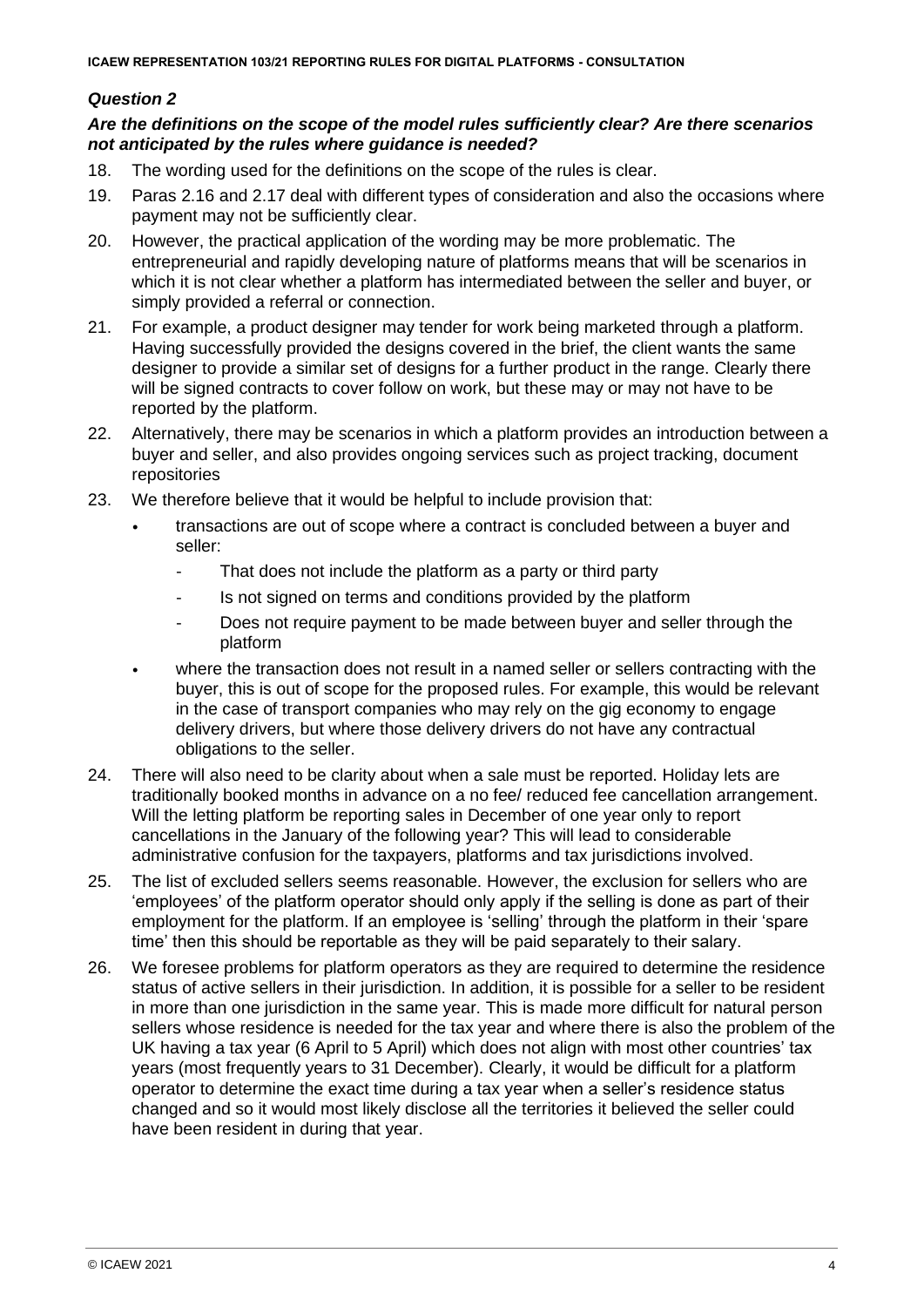#### *Is any additional guidance needed in light of the government's plans to adopt the extension of scope in its implementation of the model rules?*

- 27. We have no further comments in relation to extending scope to also include the sale of goods and transport rental.
- 28. Excluding casual sellers from the extension seems reasonable. When deciding how the parameters for this are to be defined, we suggest addressing the following:
- 29. Our understanding is that the '30 sales worth not more the Euros 2,000' test applies in respect of the individual platform and not across all platforms. How is a year to be defined, calendar year or tax year? Are goods or services returned/rejected to be included?
- 30. We note the UK definition of trading is not dependent on these criteria. The report by a platform may create an unnecessary compliance alert for a casual platform seller.
- 31. We understand that the government wishes to stay as close to the OECD model rules as possible, but we consider that this limit may still catch some casual sellers who are not carrying on a trade with a view to a profit. Rather than introducing a test which would require the platform operator to assess the seller's motives, we recommend that the threshold is increased to, say, 100 transactions and a value of 10,000 euros. This could be used as the new system settles down, possibly being reduced after a couple of years.

#### *Question 4*

#### *Do you have any comments on how you would like the interactions of the model rules and DAC 7 to operate in practice?*

- 32. While the EU and OECD rules have now been finalised, the UK is the first country to publicly consult on domestic implementation of the rules. We support the approach adopted by HM Treasury which seeks to 'bridge the gap' between the EU rules and the OECD Framework – notably by taking advantage of the optionality presented in the OECD framework and including the sale of goods and various data elements that are required by DAC7.
- 33. Although it is unlikely that the UK will deviate significantly from the OECD model rules, for previous exchange of information regimes, the HMRC's exchange of information team have consulted widely with industry and published substantial guidance. This level of engagement is welcome and it is likely to be useful if the team are able to engage in discussions about the adoption of the rules, clarifications of uncertain items during implementation, discussions on XML schemas and methods of exchange, and in discussions on tax authority reviews of compliance. We note that many countries globally have looked to UK Guidance on Automatic Exchange of Information when framing their own rules.
- 34. At the same time, previous implementations of automatic exchange of information regimes have had fractured implementations, with different jurisdictions adopting different rules. This is particularly the case in the implementation of the Common Reporting Standard (DAC2) and Mandatory Disclosure (DAC6). These differences can add to the cost and complexity of implementation for multinational clients – and to the extent that HMRC can work to minimise any differences by engaging with the EU and OECD, and publishing its own guidance as early as possible, that will result in a lower cost to industry and a more consistent global picture of seller activity.

# **Chapter 3 (Due diligence)**

### *Question 5*

#### *Do you have any comments on the practical application of the rules on collecting the required information about sellers and rental property?*

35. For sellers using multiple agents and platforms, it will be critical to ensure data is supplied in homogenous formats. Where separate units at the same postal address are let, it must be possible to identify them separately.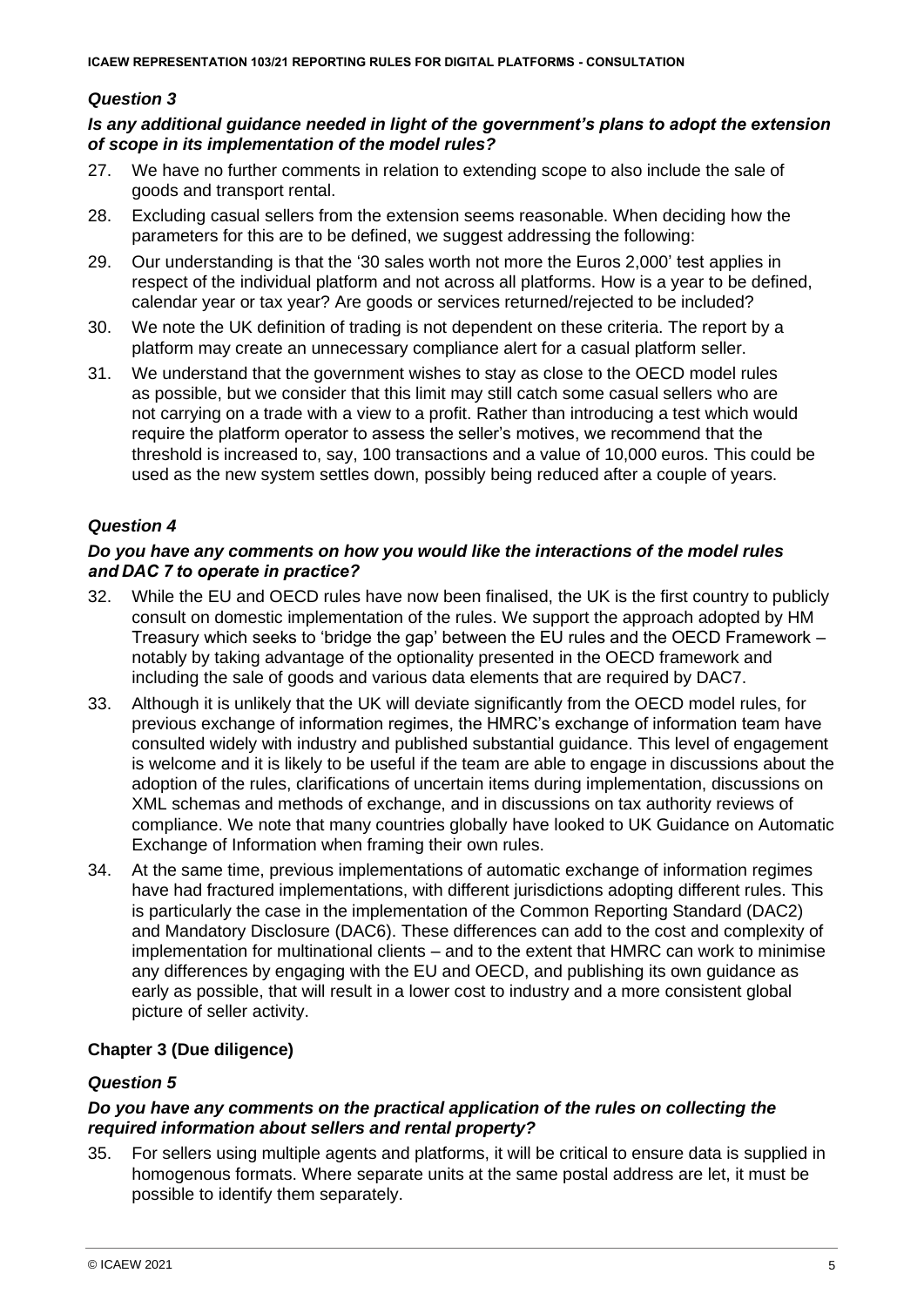- 36. It must also be simple to show cancelled or amended bookings, including where these are in different reporting periods.
- 37. Jointly owned property revenues must be properly attributable to the beneficial owners in the correct proportions. Frequently one taxpayer will handle the letting and associated paperwork, while the taxable income is shared.
- 38. Not all property owners will be natural persons and systems must be able to accommodate Limited Liability Partnerships, companies and trusts.
- 39. Information being gathered will be shared by HMRC with other jurisdictions where the UK owner may not be recognised as having the same legal form.

#### *Which number, or combination of numbers, would be appropriate to use as a Tax Identification Number (TIN)? Please give reasons to support your view.*

- 40. As the consultation has recognised, not all taxpayers have a Unique Taxpayer Reference (UTR) or a National Insurance Number (NINO). Many will not be VAT registered and only companies will have a Company Registration Number (CRN).
- 41. These different identifiers have different numbers of fields and combinations of letters and numbers. As each transaction may need to be identifiable with a mixture of owners, this needs careful thought. Exchange of information for direct taxes is much more complex than for VAT and it may be necessary to use a new identifier for any taxpayer selling through a website. While not ideal, given the complexity, this may be the only solution.
- 42. We note from HMRC's tax administration framework that it is considering introducing a new tax identification number for individuals. We believe that implementation of the OECD's model rules gives some impetus to this proposal. We note HMRC's concern that such a system may not be available in time for when the rules are expected to come into force in January 2023. In that case, the regime could begin using existing TINs and could be transitioned over to using a single tax identifier once this becomes available.

# *Question 7*

#### *Do you have any comments on the practical application of the rules for collecting and verifying the data?*

- 43. We are concerned that the verification of taxpayer residence has been greatly oversimplified in this consultation. Residence status is for the taxpayer to state, with the support of an adviser in more complex cases, and for HMRC to challenge where it disagrees.
- 44. Taxpayers can be resident in more than one country at the same time.
- 45. The UK determines residence for tax years running 6 April to 5 April. Most other countries use either 31 March, or most commonly 31 December. There will be a mismatch of data for this purpose.
- 46. Although we have raised this with Government previously, and noting the recent report on this matter from the Office of Tax Simplification, we must once again note the difficulties caused by the UK's historically based tax year end in the modern digital age.
- 47. Platforms are not tax specialists and are not required to adhere to any code of conduct such as the Professional Conduct in Relation to Tax. Verification and challenge of residence status by a platform is not appropriate.
- 48. Platform operators could use an individual or entity's primary address as a proxy for their place of residence and this would be a reasonable simplification. However, this may mean that a seller's sales information is shared with the wrong jurisdiction (for example, if an individual has a primary address in X but has retained residence status in territory Y). This would just need to be accepted as an imperfection inherent in the proposed regime.
- 49. The requirement to verify seller information contained in the proposals also needs to reflect the practicalities of the digital economy. For example, a seller may provide a copy of a passport or drivers' license as a proof of identity – but in many cases that document is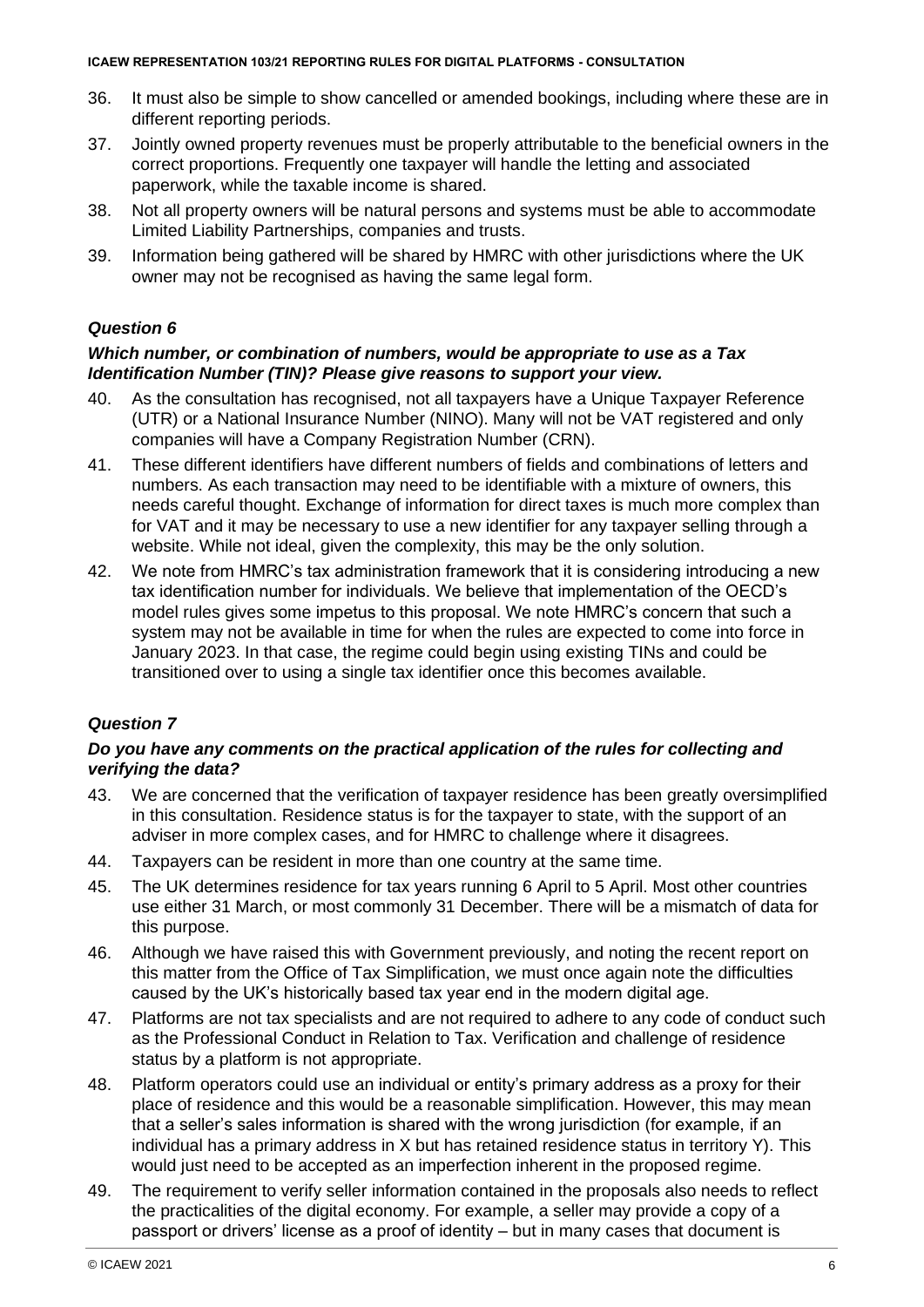unlikely to be reviewed by a human. As a result, if there is any information present on those documents that contradicts information that a seller provides, it may not be captured electronically.

50. The requirements to verify information provided by sellers should be restricted to a requirement to verify only the information which is provided in a digital and structured format as part of the platform's existing onboarding process – the Common Reporting Standard described this as 'electronically searchable information' and a similar description would be useful here.

# *Question 8*

#### *Would stakeholders (both sellers and platforms) find a Government Verification Service useful if one was available? Please give reasons for your view.*

- 51. A verification service confirming that a UK taxpayer is registered with HMRC would be useful.
- 52. This type of verification service is likely to be based on historic data. A UK resident taxpayer may not consider notifying HMRC that they have moved until they submit their tax return, which could be up to 10 months after the end of the tax year. Meanwhile, the platform may seek to verify their data many months earlier.
- 53. The analogy between the verification that a taxi driver is registered for self assessment with HMRC seems to oversimplify the position. A taxi driver is by definition a single natural individual. A jointly owned property being let through an agency which markets the property through a platform may not be as straightforward.
- 54. While we welcome any facility to make it easier for platform operators to collect and report information about sellers under the proposed regime, we are concerned that any extension of the Government Verification Service does not merely shift the burden of administration onto individual sellers nor require them to enter into a verification process that is unnecessary. For example, we can see the benefit of a tax check before a taxi driver renews their licence. It seems less appropriate for an online trader to be prevented from trading unless a tax check is carried out. We note that this is not the intention, see para 3.27, but a platform may decide to reduce its own risk by requiring a GVS code before allowing a new seller to join. There will then be an onus on the GVS to issue codes on a timely basis.

# *Question 9*

#### *Do you have any comments on the practical application of the rules in relation to the timing, active seller option and third party due diligence requirements?*

- 55. We welcome the flexibility that the model rules provide around the extension of the deadline for due diligence procedures in the platform operator's first period and also the ability of third parties to carry out those procedures. We also welcome the ability to exclude recently added and non-active sellers from yearly due diligence procedures.
- 56. Our main concern here relates to timing. Where multiple platforms are involved, it may not be simple to share information quickly enough.
- 57. Comparing due diligence procedures across different jurisdictions is not necessarily a simple task. Will support be provided by the UK authorities which other jurisdictions would find acceptable?

# **Chapter 4 (Reporting)**

#### *Question 10*

#### *What are your views on the government only offering the option to submit reports directly in an XML file format and removing the manual reporting option? Would you use an API to share info with HMRC if it was available? Please explain your answer.*

58. We have no specific comment here although it seems unlikely that an online business would seek to use a manual reporting option.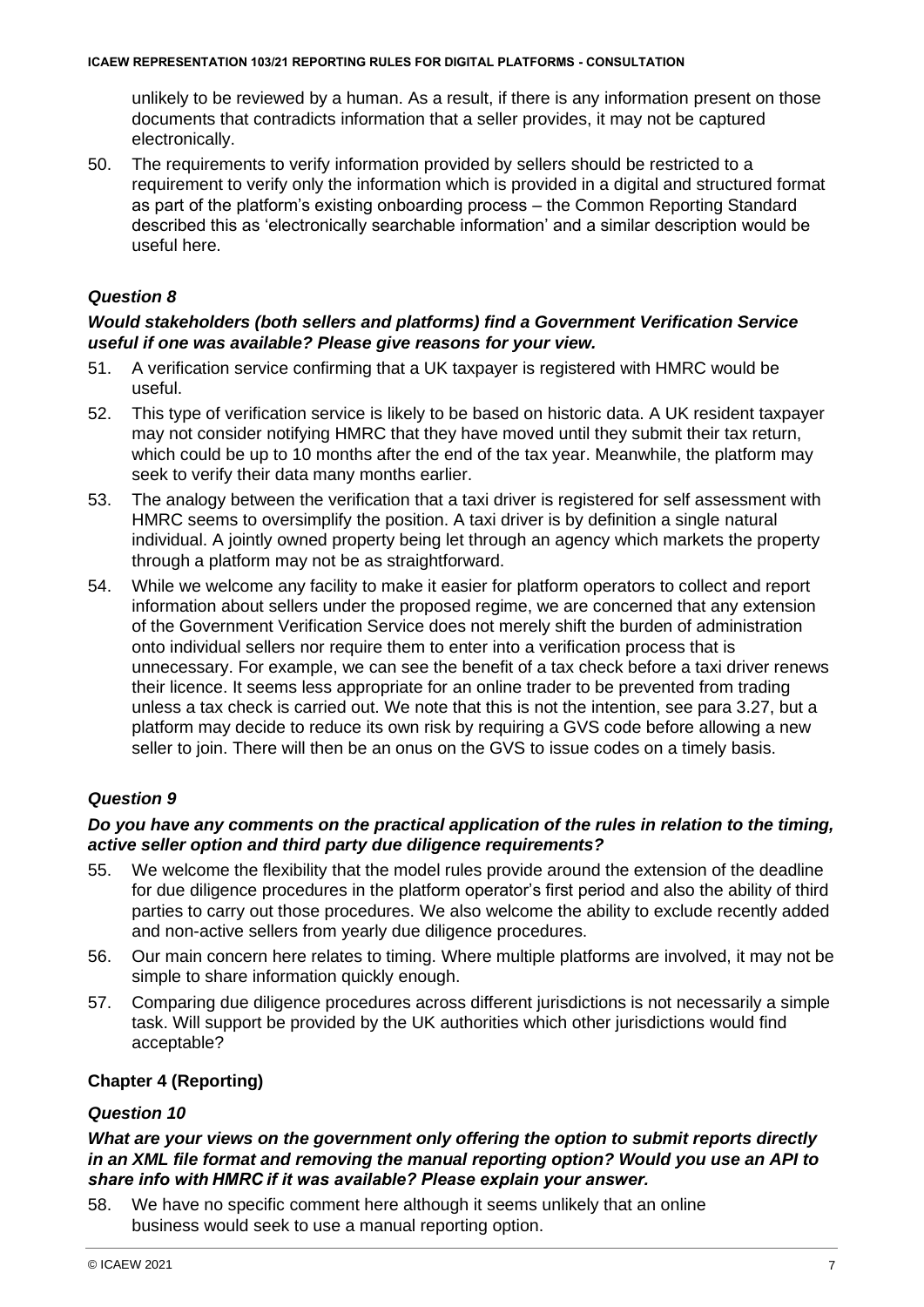### *How could platform operators provide information to sellers about their income at an earlier point to make it more useful?*

- 59. Many sellers will be individuals within the scope of the Making Tax Digital for Income Tax Self Assessment rules (MTD ITSA) which begins in April 2024. First quarterly reports will be required by 5 August 2024 and must include a report on total sales made in the period April to June 2024. It would be helpful to UK MTD ITSA taxpayers to have a record of their reportable income on a quarterly basis in time to inform these quarterly reports.
- 60. Monthly reports might also be seen as a useful additional service by some taxpayers, but this would perhaps be an added value service offered by those platforms with the necessary functionality. If reporting is all carried out using the XML schema this should hopefully make it simple for platforms to produce reports, if their software systems sync up successfully with those of HMRC.
- 61. UK taxpayers will also need to sign off an end of period statement for each source of business or property income. This will be required by 31 January following the end of the tax year for which that income source total is being confirmed, so by the same date that the Income Tax Self Assessment return is made.
- 62. Para 4.17 illustrates the difficulty this poses for platforms submitting by reference to a calendar year one month after that year with reference to the tax year 2025/26. We do not have a solution to this, but it does illustrate the importance of accuracy by both the platform and the seller. There should be a presumption that the information reported by the seller is correct as the default.
- 63. Furthermore, the mismatch of the UK tax year with the requirement for reporting by platforms to be just one month after the end of a calendar year, will create considerable problems when matching information for tax return reporting. We believe this is one of the many reasons why changing the UK tax year end to 31 December would be useful in helping taxpayers comply with their tax reporting obligations.
- 64. UK income tax classifies property income into separate businesses, UK and overseas, furnished holiday lettings and other lettings. Platforms may need to provide an analysis of the sales being reported for income taxpayers so that the information is more useful.
- 65. This will be less problematic for corporate sellers. Companies with a non-calendar quarter year end may find monthly statements more helpful.

# *Question 12*

#### *How can HMRC and platform operators work together to provide appropriate information to sellers to help them understand and comply with their tax obligations? What guidance would sellers find useful?*

- 66. GOV.UK should be the primary source of guidance for UK based sellers. We are concerned that HMRC is proposing to place a considerable burden on platform operators in an area (tax law) that they are unlikely to have any significant expertise in. We note that HMRC would not wish operators to provide tax advice as such but if information is provided by operators, sellers will want to rely on that information. If that information proves to be incorrect and a significant loss arises, in terms for example of additional tax liabilities, as a result of a seller relying on it, the seller may wish to take legal proceedings against the platform operator. We assume that the operators will not have suitable professional indemnity insurance to cover this.
- 67. While many platforms will have tax specialists to hand who are able to keep the guidance given on their websites updated and correct, this will not be the case for all. Each platform will report to the jurisdiction where they are based and report to its sellers.
- 68. Rules for UK resident taxpayers will be different to those who are resident elsewhere. Would a platform based outside the UK be expected to give guidance on UK tax in English? This would need to be heavily caveated. Similarly, would a UK based platform be expected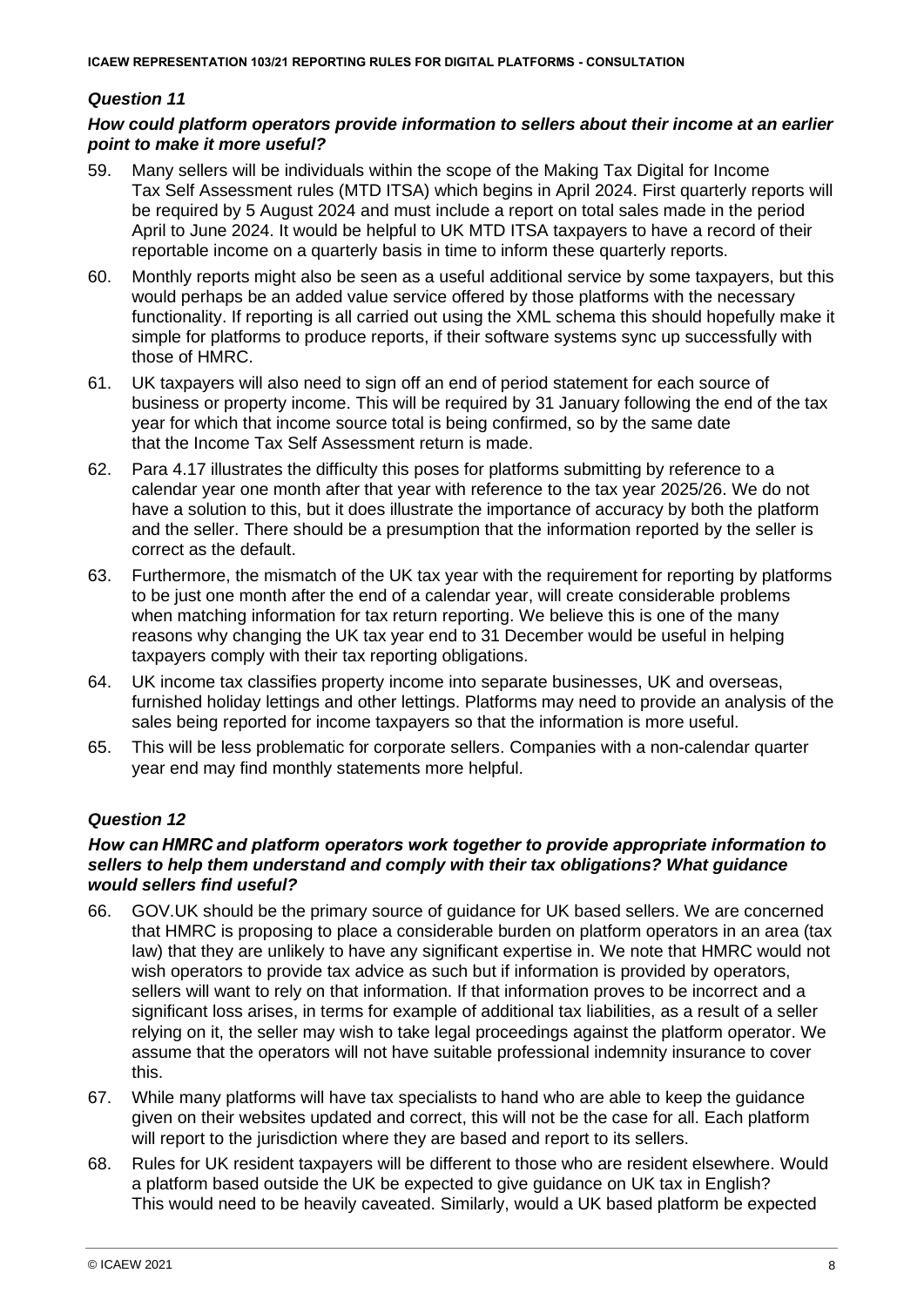to be provided with information about the tax rules in each of the jurisdictions worldwide in which its sellers are resident?

69. It would also be helpful if HMRC could provide a clear statement, on GOV.UK, that it requires this information to be collected and reported by platforms, and how the information will be used. Platforms are likely to receive challenge from sellers that they are not entitled to the information being collected and reported – and therefore a clear statement from HMRC is essential.

# *Question 13*

#### *Do you have any comments on the practical application of the rules relating to the reporting requirements?*

70. The simple example at paragraph 4.24 illustrates how difficult it could be in practice for platform operators to apply these rules where multiple parties operate the same platform. Our only other observation is that it will be essential for the report sent by the platform to the taxpayer/seller to be easy to understand and user friendly.

#### **Chapter 5 (Administration and enforcement)**

#### *Question 14*

#### *Does the proposed penalty approach meet the government's objectives of being reasonable, proportionate and effective in ensuring compliance with the model rules?*

- 71. In line with our ten tenets for a better tax system, we believe that any penalty or enforcement regime should be simple and understandable. This would allow platform operators to be clear on the consequences of failing to comply with the regime and, therefore, make those deterrents more effective.
- 72. Our initial impression of the proposed approach is that it is relatively complex. We welcome the reduction of penalties where there are mitigating factors and the introduction of an appeals process to deal with cases where there is a reasonable excuse for failure to comply.
- 73. However, having penalties for failure to keep records in addition to the penalties for failure to report seems unnecessarily complex and burdensome.
- 74. We also suggest that HMRC takes a 'light touch approach' to penalties in the first year of operation of the new regime, as it has done with other new areas such as when iXBRL was introduced for corporation tax purposes and the introduction of MTD for VAT.
- 75. We are also concerned about how effective it will be. HMRC will receive reports from UK based platforms to pass onto other jurisdictions. HMRC will not be able to judge how accurate etc those reports are. On the other hand, HMRC will receive data from overseas jurisdictions but will be unable to enforce penalties on the platforms from whom the data emanated if it is incorrect.

#### **Chapter 6 (Assessment of impacts)**

#### *Question 15*

*What additional one-off or regular costs do you expect to incur to comply with the requirements of the model rules? Please provide any information, such as costs, staff time or number of sellers/platforms affected which would help HMRC to quantify the impacts of this measure more precisely.*

76. No comments.